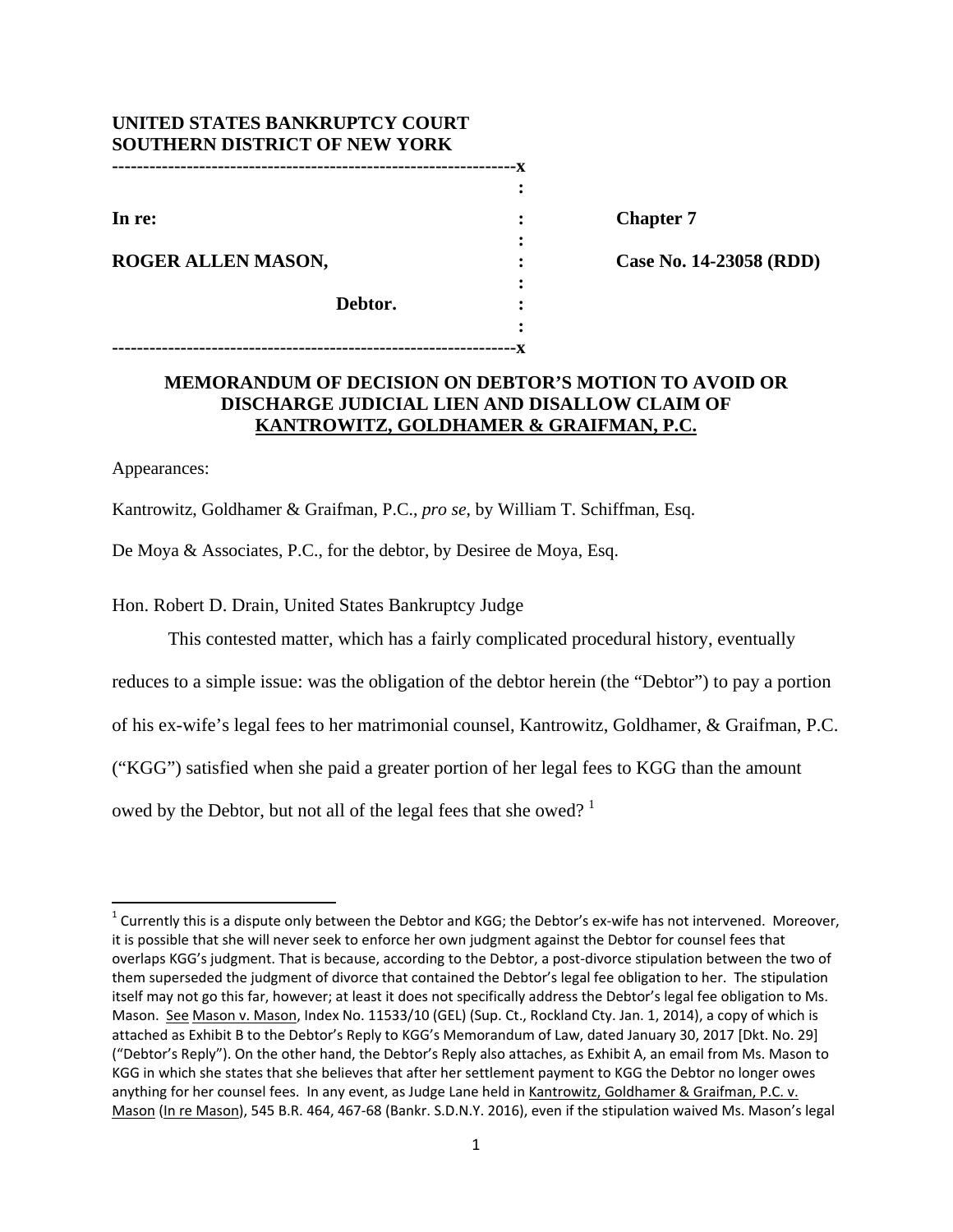This Memorandum of Decision states the Court's reasons for holding that KGG's claim against the Debtor will not be satisfied until the difference between Ms. Mason's debt to KGG and her settlement payment is paid. It is only upon such payment that KGG's judicial lien on the Debtor's property in Rockland County, New York should be discharged.

#### **Background**

 On December 17, 2013, KGG obtained a judgment against the Debtor for \$52,526. Mason v. Mason, Index No. 2010-11533 [Dkt. No. 22, Ex. A], which it recorded on the same day with the Clerk of Rockland County, New York, where the Debtor resides. KGG was counsel to the Debtor's wife, Ms. Mason in a contested divorce action, and the judgment derived from a decision and order after trial in that action providing, in relevant part, that the Debtor must pay \$50,000 of Ms. Mason's counsel fees, "[g]iven the extreme difficulties that plaintiff [Ms. Mason] encountered in this case, including defendant's failure to pay his Court-ordered obligations, resulting in multiple contempt applications and the eventual incarceration of defendant, as well as the 'relative merit of the parties' positions." Mason v. Mason, Decision and Order after Trial, Index. No. 11533/10 (LSJ), at 20 (Sup. Ct., Rockland Cty. May 21, 2013) (internal citations omitted) [Dkt. No. 23, Ex. B] (the "Decision and Order"). The state court later entered a judgment of divorce incorporating that decision, Mason v. Mason, Index No. 2010-11533 (GEL), at 5-6 (Sup. Ct., Rock. Cty. Oct. 11, 2013) [Dkt. No. 14, Ex. B], stating, in relevant part, "Defendant shall pay Plaintiff's counsel, [KGG], the sum of \$50,000 on or before July 31, 2013, as and for counsel fees." (As discussed in greater detail below, under N.Y. Dom. Rel. Law § 237 (McKinney 2017), a court in a matrimonial action may direct the payment of some or all of a

<sup>&</sup>lt;u> 1989 - Johann Stein, marwolaethau a gweledydd a ganlad y ganlad y ganlad y ganlad y ganlad y ganlad y ganlad</u> fee claim, it would not be binding on KGG, which was not a party to it. Nothing herein prejudices any claims of Ms. Mason against the Debtor.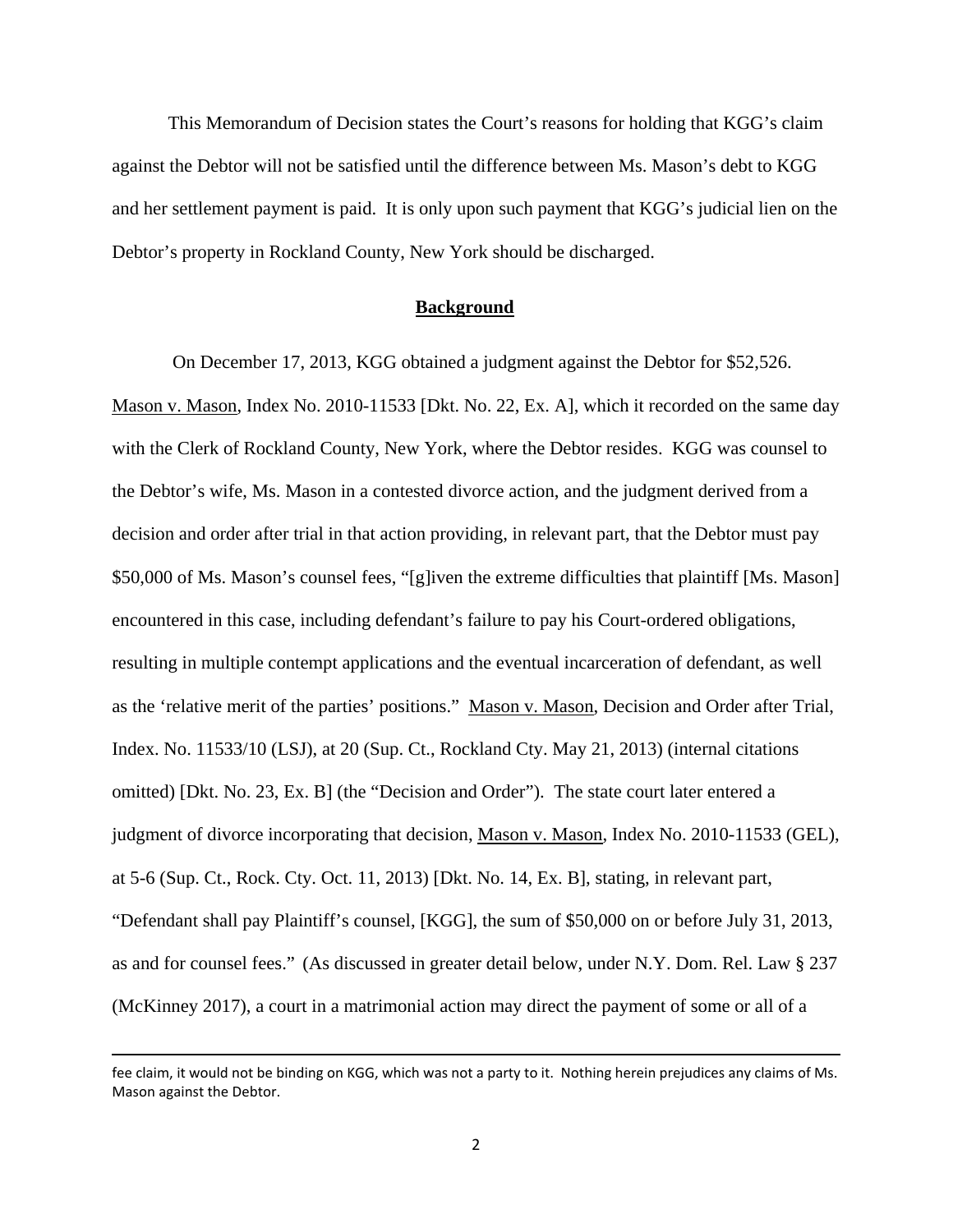party's counsel fees to such party or to his or her attorney, and the attorney has the right to enforce such order separate and apart from the client.)

KGG's judgment remained unpaid when the Debtor filed this chapter 7 case on July 26, 2014.

Thereafter, KGG obtained a declaration from the Bankruptcy Court that its judgment was non-dischargeable pursuant to 11 U.S.C. §  $523(a)(15)$ .<sup>2</sup> Kantrowitz, Goldhamer & Graifman, P.C. v. Mason (In re Mason), 545 B.R. at 467 (Bankr. S.D.N.Y. 2016) (Lane, B.J.).

The present matter came before the Court when the Debtor moved, by notice of presentment dated November 3, 2016, to avoid KGG's judicial lien on his residence. Debtor's section 522(f) Motion to Avoid Judgment Lien, dated October 26, 2016 [Dkt. No. 18] (the "Motion"). Although primarily focusing on avoiding KGG's lien pursuant to 11 U.S.C.  $\S 522(f)$ as impairing the Debtor's homestead exemption, the Motion also stated that Ms. Mason had satisfied KGG's \$98,576.62 separate judgment against her for legal fees pertaining to the divorce action, which, the Debtor argued, satisfied KGG's judgment against the him for a lesser included portion of such fees, requiring the lien to be discharged. Id. at ¶¶ 6, 8-9.

KGG's Objection to the Motion addressed the Debtor's section 522(f) argument, pointing out that 11 U.S.C. §  $522(f)(1)(A)$  by its terms does not permit the avoidance of "a lien that secures a debt that is specified in section 523(a)(5)" of the Bankruptcy Code, 11 U.S.C.  $\S$  522(f)(1)(A), and contending that its \$52,526 debt was non-dischargeable under section 523(a)(5). Objection of [KGG] in Opposition to Notice of Presentment to Avoid Judgment Lien for Attorneys' Fees, dated November 30, 2016 [Dkt. No. 23].

 $2$  Bankruptcy Judge Lane further stated that "this debt appears likely to also satisfy the requirements of a domestic support obligation under section 523(a)(5) [of the Bankruptcy Code]," but did not rule that section 523(a)(5) applied in addition to Bankruptcy Code section 523(a)(15). Id. at 467.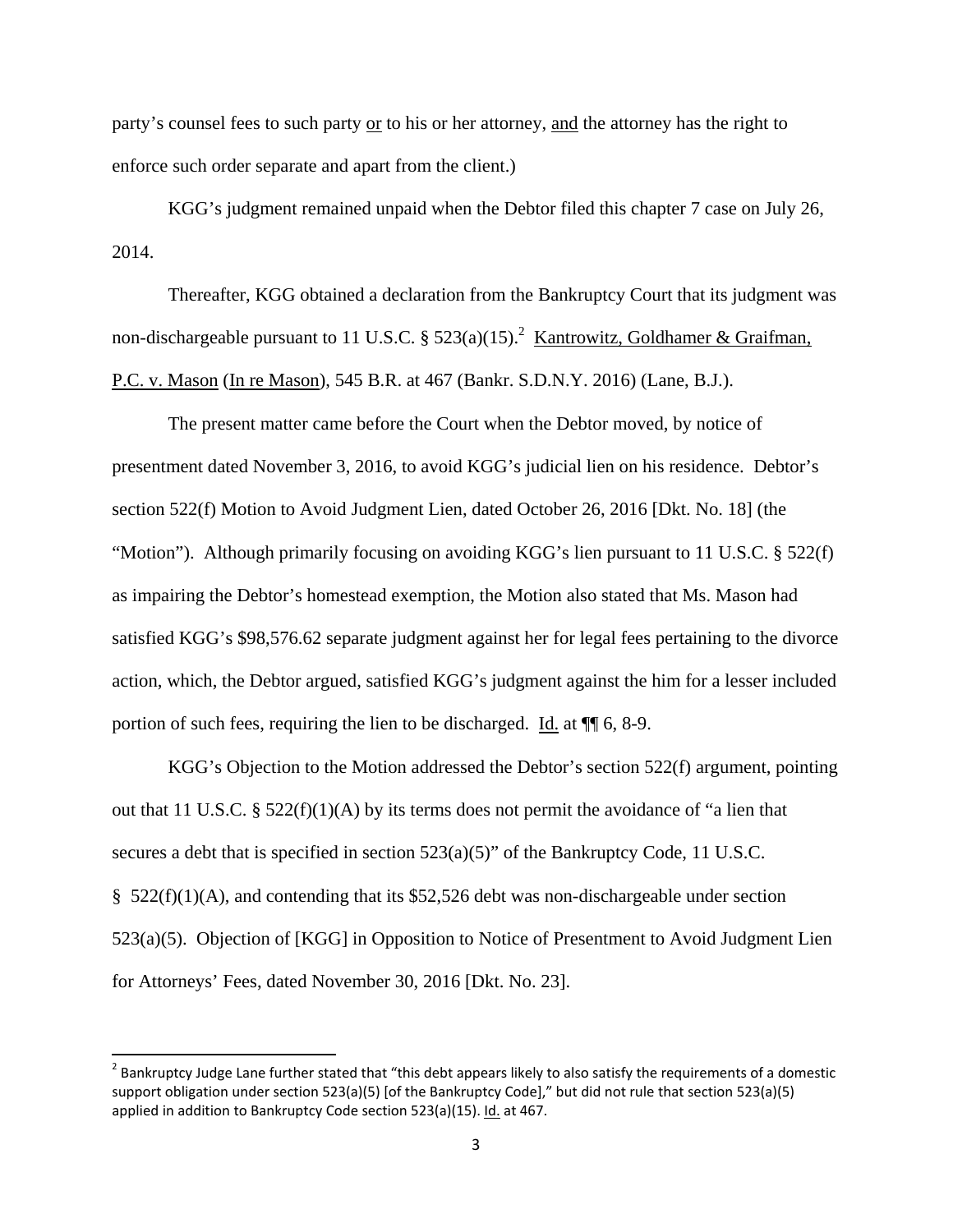However, perhaps because of the Motion's somewhat perfunctory discussion of the issue, KGG did not respond to the Debtor's alternative argument that Ms. Mason's satisfaction of KGG's judgment against her relieved him of his debt to KGG for a subset of her fees. Id.

At the hearing on the Motion, the Debtor's counsel stated that she was not going to argue that the debt underlying KGG's judicial lien was beyond the reach of 11 U.S.C. § 523(a)(5), and, therefore, that it was susceptible to avoidance under 11 U.S.C. § 522(f). Audio of Hearing Held on December 28, 2016 at 28:06. The Court agreed with this concession, stating that although Judge Lane's non-dischargeability decision did not definitively hold that KGG's debt was nondischargeable under 11 U.S.C. § 523(a)(5) (basing the ruling instead on section 523(a)(15)), section 523(a)(5) would apply to the debt. <u>Id.</u> at 37:36. <u>See, e.g., In re Rogowski</u>, 462 B.R. 435, 443, 445-46 (Bankr. E.D.N.Y. 2011); Mordas v. Schenkein (In re Schenkein), 2010 Bankr. LEXIS 2700, at \*13-15 (Bankr. S.D.N.Y. Aug. 8, 2010). While it is clear from the state court's Decision and Order that the court directed the Debtor to pay \$50,000 of Ms. Mason's counsel fees based in part on the Debtor's conduct, the award does not appear to be a sanction or punitive in nature, but was, rather, as the court specified, "support" consistent with N.Y. Dom. Rel. Law §  $237(a)$  and, therefore, nondischargeable under section  $523(a)(5)$ . Accordingly, based on the plain terms of 11 U.S.C.  $\S$  522(f)(1)(A), the Court denied the Motion's request to avoid the fixing of KGG's judicial lien on the Debtor's residence pursuant to that section.

The Debtor's counsel pressed the argument, however, that Ms. Mason's payment to KGG satisfied not only her own obligation but also KGG's judgment against the Debtor. KGG's counsel responded that based on the Stipulation of Settlement pursuant to which KGG and Ms. Mason settled her debt, Ms. Mason had not, in fact, paid her counsel fees in full and that, in settling her debt for a lesser sum, she and KGG had fully reserved KGG's right to collect its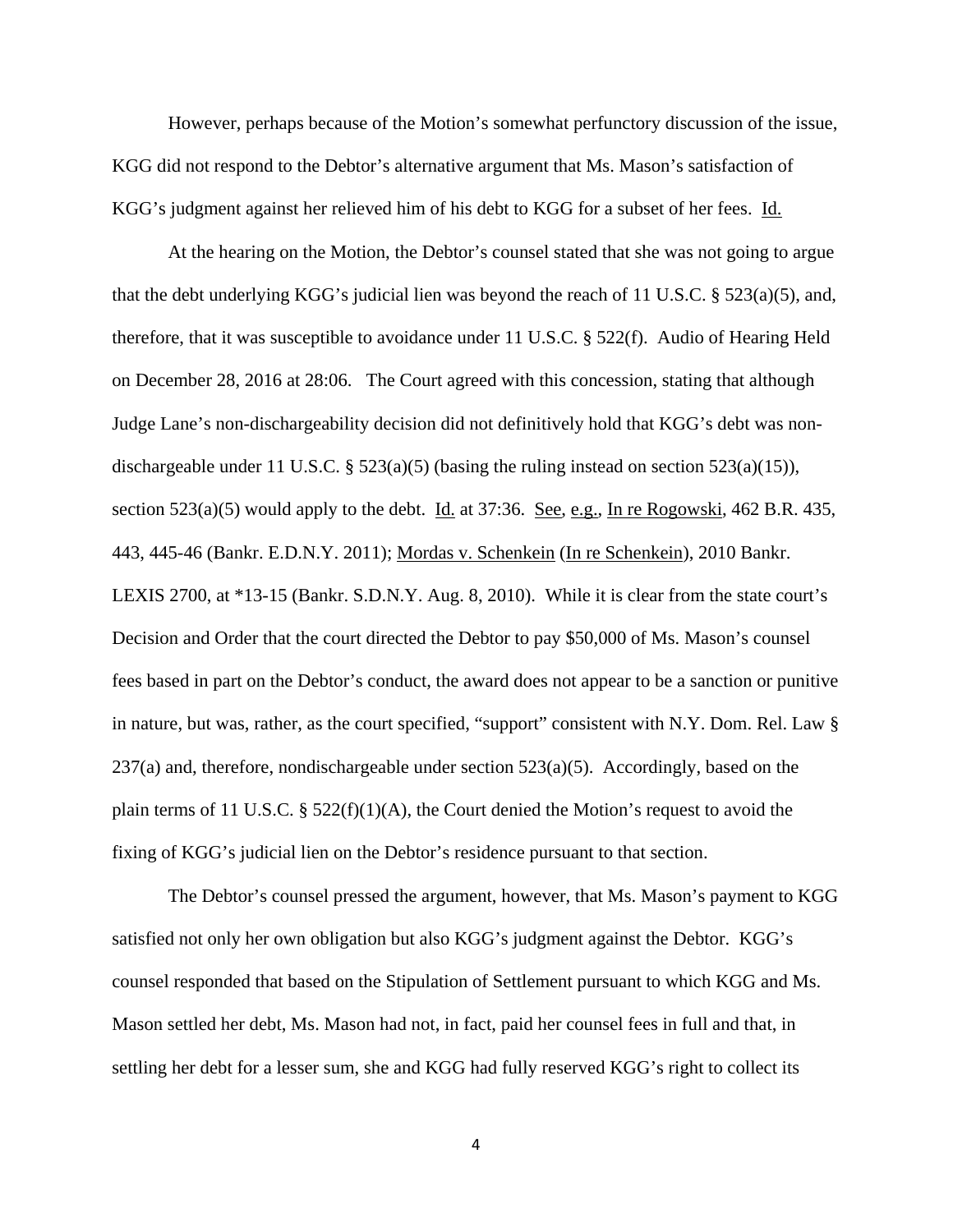judgment against the Debtor, subject to a single satisfaction. The Court directed the parties to present the facts in greater detail and brief the satisfaction issue, which they later did.

### **Discussion**

As noted, KGG obtained not only a \$52,526 judgment against the Debtor for some of the counsel fees that Ms. Mason owed KGG (at the time, in excess of \$91,000),<sup>3</sup> but also a March 8, 2016 judgment of \$98,578.62 against Ms. Mason for all of its counsel fees in the divorce action, plus interest. Kantrowitz, Goldhamer & Graifman, P.C. v. Barbara Mason and Roger Mason, Index No. 2015-000348 (TEW) (Sup. Ct. Rock. Cty. 2016) [Dkt. No. 27, Ex. N].

KGG and Ms. Mason resolved her debt in a Stipulation of Settlement, dated August 18, 2016. Kantrowitz, Goldhamer & Graifman, P.C. v. Mason, Index. No. 032712/2016 (Sup. Ct. Rock. Cty. 2016) [Dkt. No. 25, Ex. E] (the "Settlement Stipulation"), which provided that, in return for Ms. Mason's payment of \$90,000, KGG would provide a recordable satisfaction of its \$98,578.62 judgment against her. Id.  $\P$  1, 3. It is undisputed that Ms. Mason paid the \$90,000 and that on September 12, 2016 KGG recorded the satisfaction of judgment contemplated by the Settlement Stipulation with the Rockland County Clerk.

The Settlement Stipulation also addressed KGG's judgment against the Debtor, stating that "the resolution of this Special Proceeding by this Stipulation of Settlement shall resolve all issues as and between KGG and [Ms. Mason], in regard to the Collection Case and the Collection Judgment, but shall not affect the rights of KGG to collect from [the Debtor] on the Judgment for Attorneys' Fees or the Bankruptcy Judgment any amounts owed by [the Debtor], pursuant to the separate judgment held by KGG against [the Debtor]." Id. at 3.

In addition, the Settlement Stipulation provides,

<sup>&</sup>lt;sup>3</sup> Decision and Order at 19-20.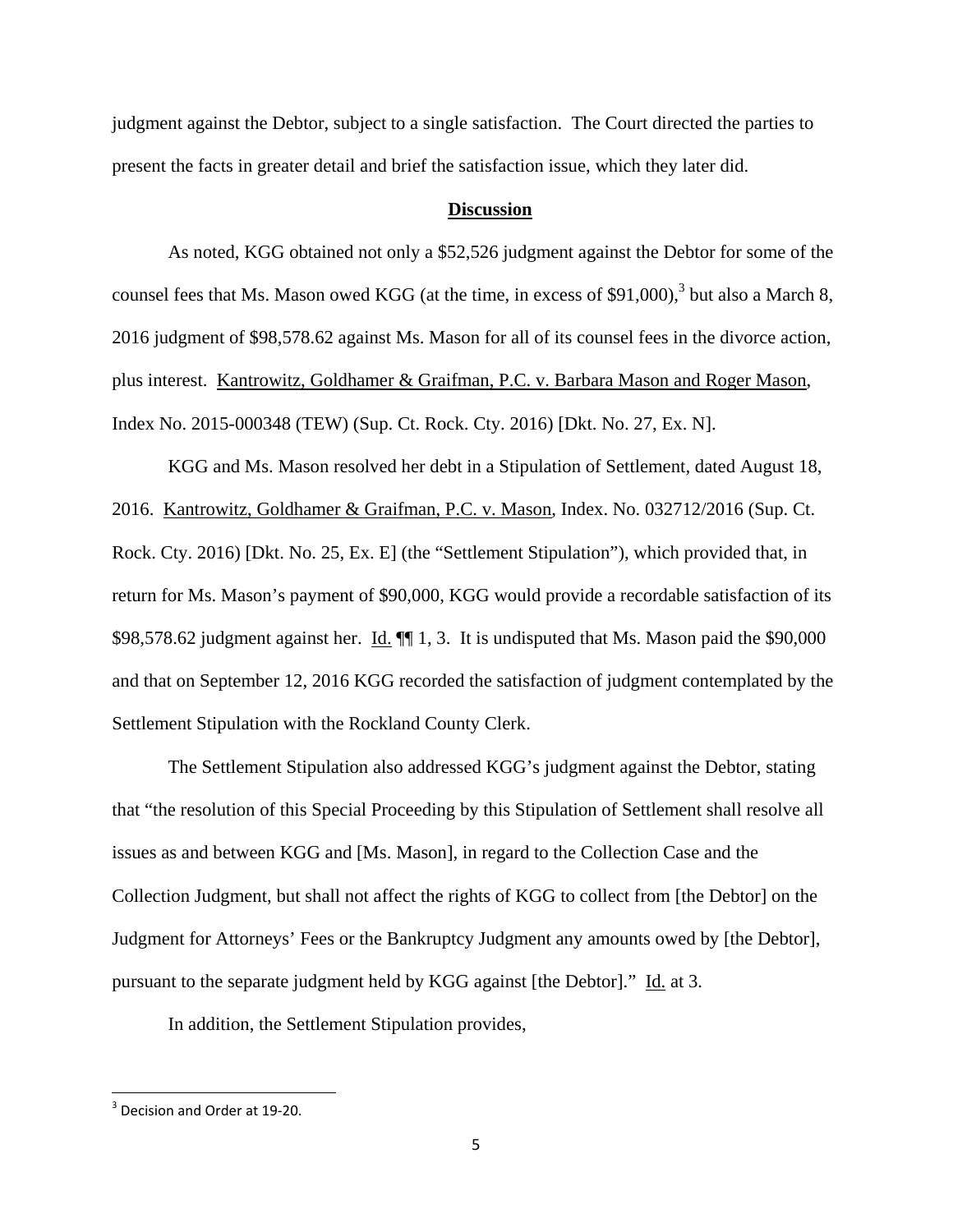[Ms. Mason] hereby acknowledges and agrees and shall be bound by this acknowledgment and agreement that this Stipulation of Settlement does not affect KGG's rights against [the Debtor] for any amount owed by [the Debtor] to KGG; in the event that either KGG or [Ms. Mason] shall collect any money on the said Judgment for Attorneys' Fees from [the Debtor], that the amount collected shall be first applied to the portion of the Collection Judgment not paid hereunder to KGG which amount is estimated to be \$13,762.00 plus interest from August 15, 2016, and that the amount collected up to the full amount of the Collection Judgment shall be paid to KGG and any amount collected over the full amount of the Collection Judgment shall be paid to [Ms. Mason].

# Id. ¶ 4.

In its post-hearing submissions, KGG makes two arguments why it should continue to

have a claim, and, therefore, an enforceable judicial lien, against the Debtor for the difference

between Ms. Mason's settlement payment and the amount of KGG's judgment against her.

First, it argues that by addressing KGG's judgment against the Debtor in the Settlement

Stipulation as set forth above, Ms. Mason and KGG allocated Ms. Mason's \$90,000 payment so

as to preserve KGG's rights against the Debtor for the remaining, unpaid fees. KGG relies on

precedent that

Under New York law, when a debtor owes multiple obligations to a creditor, and the debtor makes a payment, the debtor has the initial right to specify which obligation he wishes the payment be applied to. However, absent a direction by the debtor, the creditor may apply a voluntary payment by the debtor as it sees fit and to its best advantage. Further, where a creditor applies a debtor's payments to outstanding debts, the creditor may then sue for the entire remaining amount on the current debt, even if the creditor could have mitigated its damages by allocating the debtor's payments to the current debt rather than the outstanding debt.

Idearc Media v. Alex Figliolia Contracting Corp., 2011 U.S. Dist. LEXIS 65667, at \*3-4

(E.D.N.Y. June 16, 2011) (internal quotations and citations omitted); see also Elysian Fed. Savs.

Bank v. Tednick Corp., 1994 U.S. Dist. LEXIS 14942, at \*4-5 (N.D.N.Y. Oct. 14, 1994)

("Where a creditor holds more than one debt of a debtor, that debtor may direct the manner in

which payment is applied. However, where there is no clear direction, the creditor may apply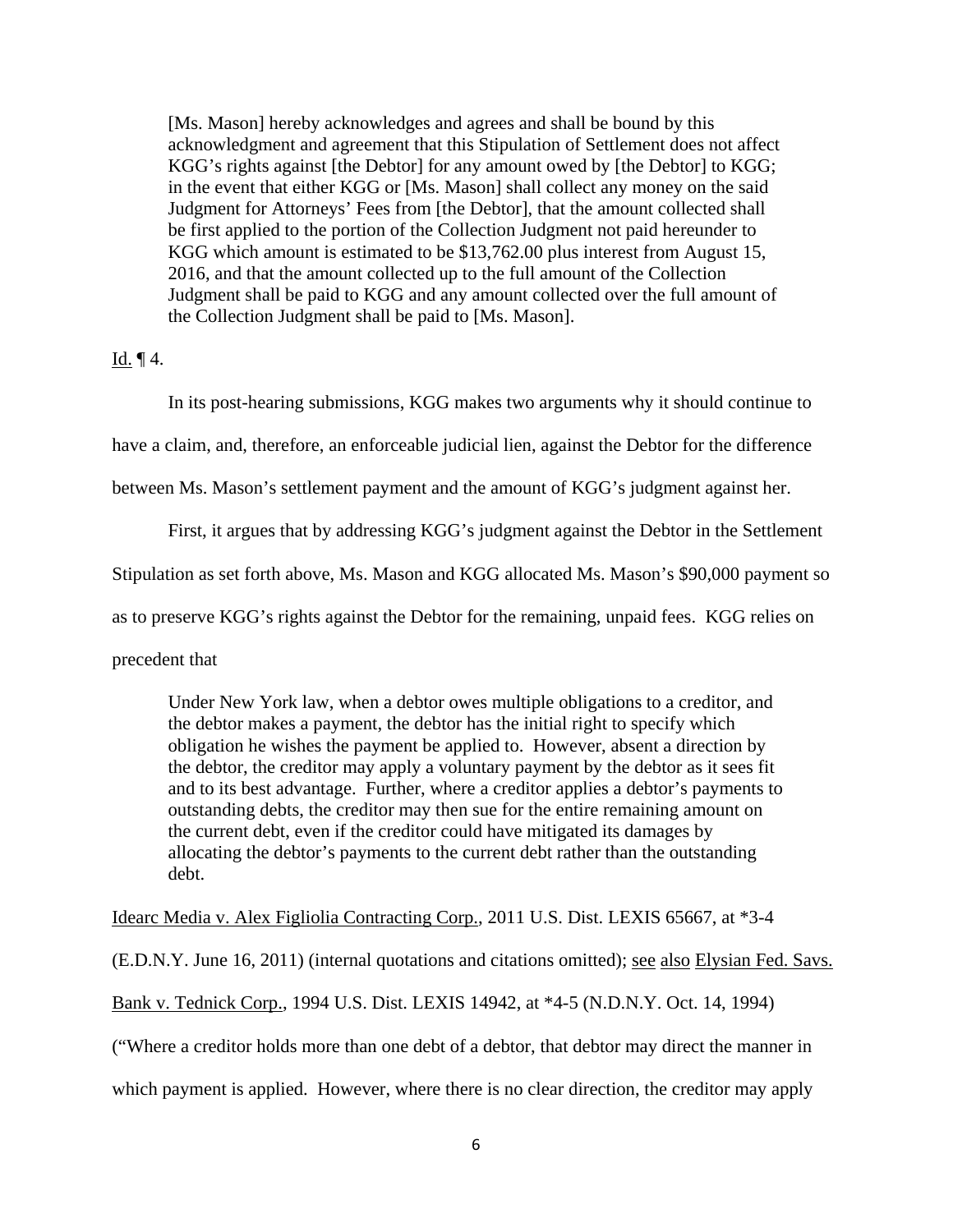payment in the manner it sees fit and to its best advantage."). "When neither the debtor nor the creditor makes such an application, the court will make it as equity and justice require, and, usually, the funds will be applied to the debts in the order of time in which they stand in the account." Beyer Bros. of Long Island Corp. v. Kowalevich, 89 A.D.2d 1005, 454 N.Y.S.2d 444, 445 (2d Dept. 1982) (internal citations omitted); see also Home & City Sav. Bank v. Bilinski, 177 A.D.2d 73, 76, 580 N.Y.S.2d 561, 563 (3d Dept. 1992); Dominion Fin. Corp. v. Haimil Realty Corp. (In re Haimil Realty Corp.), 546 B.R. 257, 270 (Bankr. S.D.N.Y. 2016). Where a debtor owes multiple obligations, "[t]he right of the debtor and creditor to make a particular allocation is not affected by third parties who may have an interest in the allocation of payments, such as sureties and guarantors – such third parties generally have no standing to insist on a particular allocation." MTB Bank v. Fed. Armored Exp., Inc., 949 F. Supp. 226, 229-30 (S.D.N.Y. 1999); see also Walther v. Bank of New York, 772 F. Supp. 754, 762 (S.D.N.Y. 1991) (creditor may apply debtor's payment to unguaranteed debt over guarantor's objection).

 The foregoing authorities are inapplicable here, however, to KGG's claim as the Debtor's obligee, because Ms. Mason did not owe "multiple obligations" or "more than one debt" to KGG as the foregoing cases require; thus, the Settlement Stipulation's recitals regarding KGG's claim against the Debtor do not prevent the Debtor from being credited with Ms. Mason's payment.<sup>4</sup>

 $4$  It is worth noting, though, that the Settlement Stipulation's acknowledgement of the survival of KGG's claim against the Debtor for the difference between Ms. Mason's judgment and her settlement amount did sufficiently such claim against the Debtor under New York law notwithstanding KGG's release of Ms. Mason. See N.Y. Gen. Oblig. Law § 15‐104 (McKinney 2017): "Subject to the provisions of section 15‐103, the obligee's release or discharge of one or more several obligors, or of one or more of joint, or of joint and several obligors shall not discharge co‐obligors, against whom the obligee in writing and as part of the same transaction as the release or discharge, expressly reserves his rights." See also In re Corman, 310 F.2d 932 (2d Cir. 1962).

At least in this context, moreover, the Settlement Stipulation fixes the amount of KGG's claim in the Debtor's case notwithstanding Ivanhoe Bldg. & Loan Assoc. v. Orr, 295 U.S. 243, 245 (1935), which held that a claim in bankruptcy is not reduced by recovery from a third party obligor, subject to a single satisfaction. Here, KGG expressly limited its claim under applicable non-bankruptcy law, which defines its satisfaction. Travelers Cas. & Sur. Co. of Am. V. Pac. Gas. & Elec. Co., 549 U.S. 443 (2007). See In re Nat'l Energy & Gas Transmission Inc., 492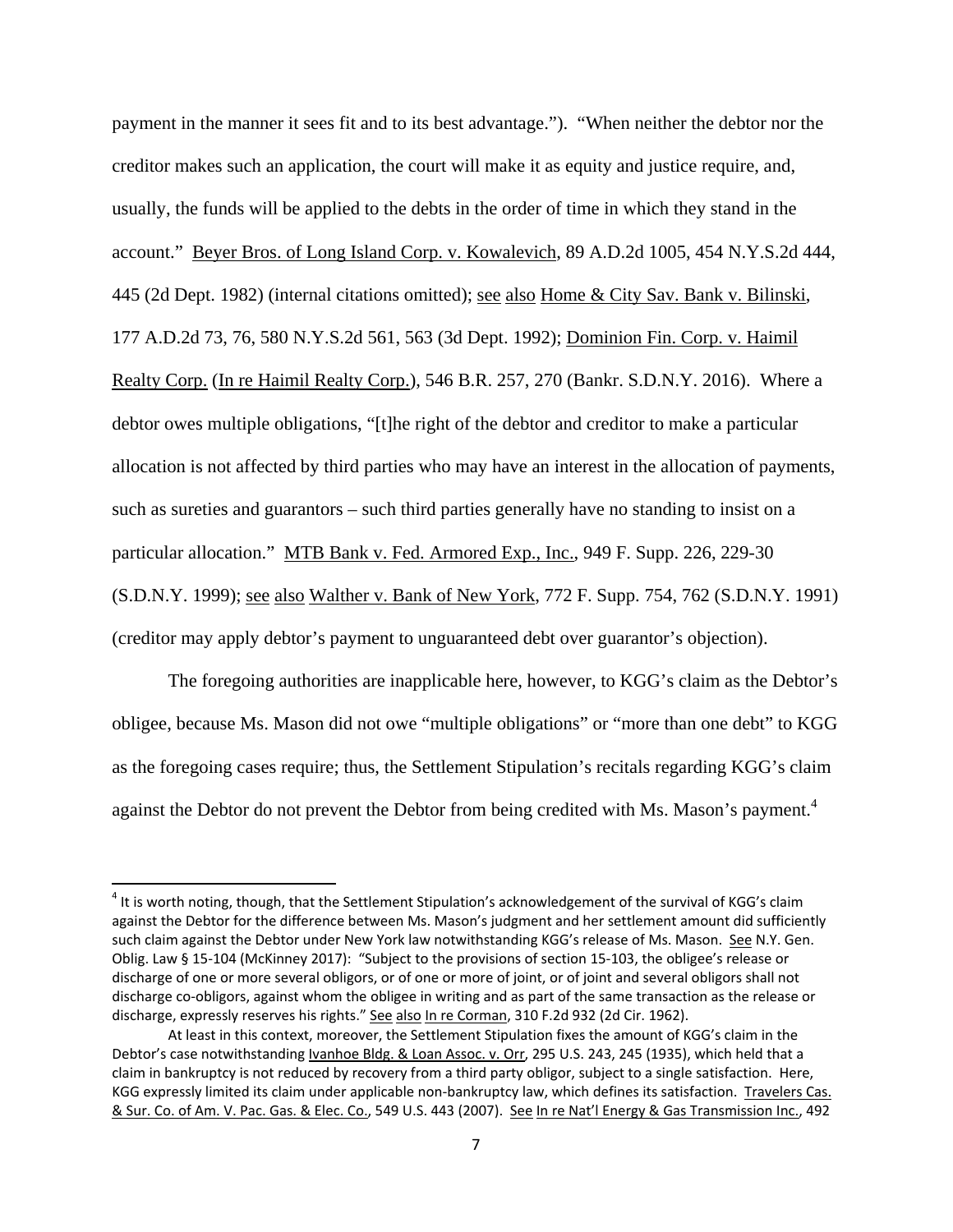Because Ms. Mason and the Debtor were separately liable for the same counsel fees (albeit that the Debtor's liability was for only a portion of those fees), the dispute on KGG's claim as obligee against the Debtor is instead governed by N.Y. Gen. Oblig. Law § 15-103 (McKinney 2017).

 That section states, "[t]he amount or value of any consideration received by the obligee from one or more of several obligors, or from one or more of joint, or of joint and several obligors, in whole or in partial satisfaction of their obligations, shall be credited to the extent of the amount received on the obligations of all co-obligors to whom the obligor or obligors giving the consideration did not stand in the relation of a surety." Id. Thus, if Ms. Mason is not a surety for the Debtor, and in the absence of another countervailing statute, all of Ms. Mason's settlement payment must be credited against the Debtor's debt to KGG. Because such payment exceeds his debt, the result of the credit would be the satisfaction of the Debtor's obligation to KGG, subject to Ms. Mason's reimbursement rights.<sup>5</sup> See generally J.P. Endeavors v. Dushaj, 8 A.D.3d 440, 442, 778 N.Y.S.2d 531, 533 (2d Dept. 2004); Williams v. UFH Apts., Inc., 48 Fed. Appx 344, 347 (2d Cir. 2002); D.H. Blair & Co. v. Gottdiener, 2010 U.S. Dist. LEXIS 114257, at \*31 (S.D.N.Y. Oct. 26, 2010). The operation of section 15-103 is best summarized in cases applying, to the extent here relevant, the same type of crediting principle under N.Y. Gen. Oblig. Law § 15-108(a) (applicable, as discussed at FN 5, only to tort claims). See, e.g., Williams v. Niske, 81 N.Y.2d 437, 440 (1993):

<u> 1989 - Johann Stein, marwolaethau a gweledydd a ganlad y ganlad y ganlad y ganlad y ganlad y ganlad y ganlad</u>

F.3d 297, 301 (4<sup>th</sup> Cir. 2007). Cf. in re Del Biggio III, 496 B.R. 600, 604 (Bankr. N.D. Cal. 2012) (Ivanhoe controls over applicable non-bankruptcy law if creditor has not expressly limited claim against debtor).<br><sup>5</sup> The Debtor cited N.Y. Gen. Oblig. Law 15‐108(a) (McKinney 2017), instead of section 15‐103, for the proposition

that Ms. Mason's payment should be credited against the Debtor's obligation to KGG, but section 15‐108(a) refers only to tortfeasors, and this language limits the statute's reach, unlike that of section 15‐103, to the existence of some form of tort liability. Bd. of Educ. V. Sargent, Webster, Crenshaw & Folley, 71 N.Y.2d 21, 28 (1987); Bankers Trust Co. v. Lee Keeling & Assocs., 20 F.3d 1092, 1099 (10th Cir. 1994).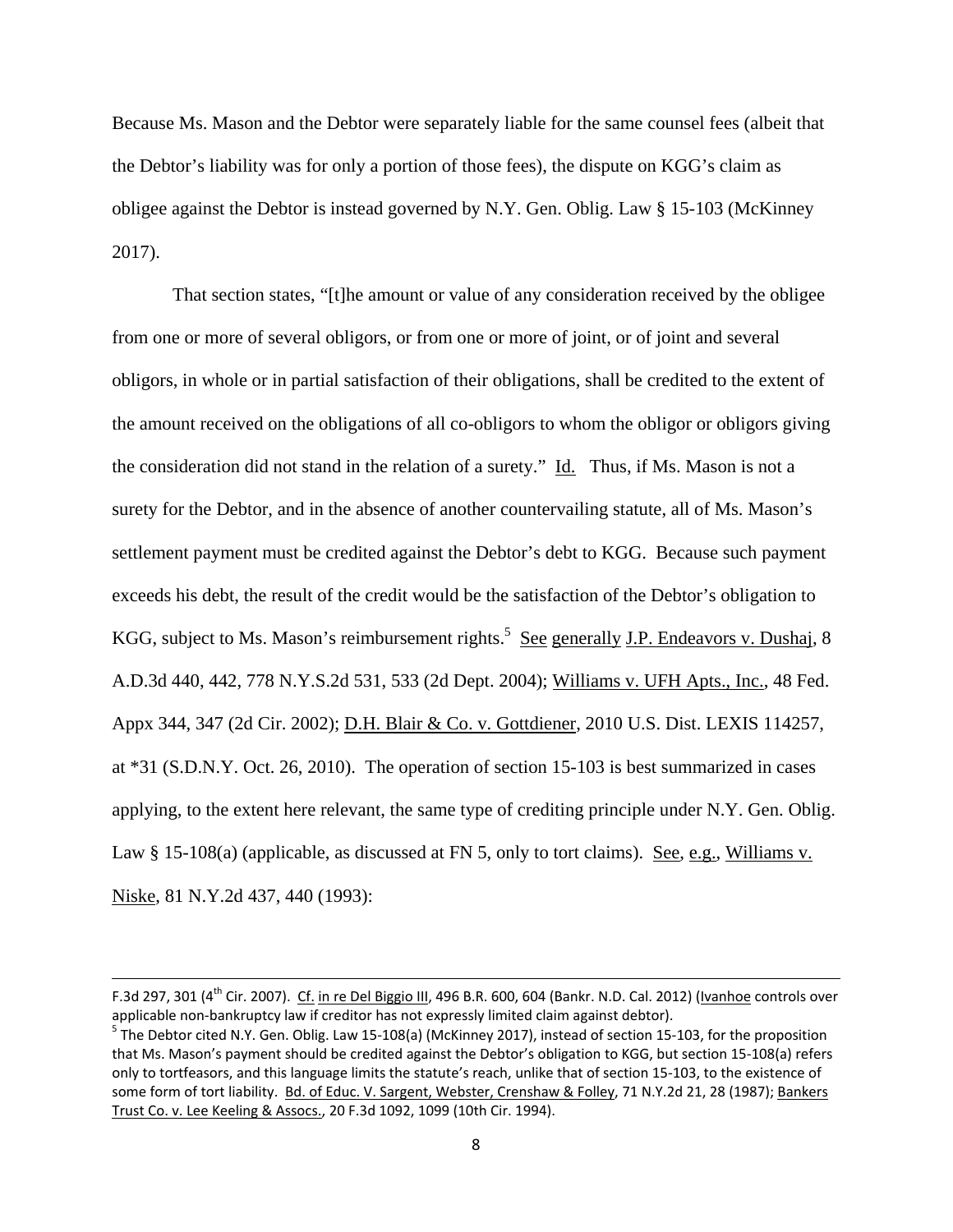Where there is only one settling defendant whose equitable share of the damages has been determined . . . calculating the amount to be paid by nonsettling defendants is a simple task. If the settlement figure is below the settling defendant's equitable share, the nonsettling defendants pay only their equitable share of the verdict. If the settlement exceeds the settling defendant's equitable share, the nonsettling defendants pay only the difference between the settlement and the verdict, equitably apportioned among them. If the settlement exceeds the verdict, the nonsettling defendants have no liability at all.

(emphasis added).

As noted, however, N.Y. Gen. Oblig. Law § 15-103 by its terms does not permit an

obligor to receive credit for a surety's payment to the obligee. 801 South Fulton Ave. Corp v.

Radin, 138 A.D.2d 5561, 526 N.Y.S.2d 143, 144 (2d Dept. 1988). New York law defines

"surety" broadly, based on the facts, not the labels employed by the parties. General Phoenix

Corp. v. Cabot, 300 N.Y. 87, 92 (1949). As stated by the New York Court of Appeals,

A suretyship arrangement is, at its core, the confluence of three distinct, yet interrelated, obligations. These obligations are embodied in the tripartite relationship of principal obligor and obligee; obligee and secondary obligor; and secondary obligor and principal obligor. When a secondary obligor is bound to pay for the debt or answer for the default of the principal obligor to the obligee, the secondary obligor is said to have suretyship status. In other words, in transactions giving rise to suretyship status, the secondary obligor is answerable to the obligee in some way with respect to a duty, the cost of which, as between the principal obligor and the secondary obligor, ought to be borne by the principal obligor.

Chemical Bank v. Meltzer, 93 N.Y.2d 296, 302 (1999) (internal citations omitted); see also In re

Yale Express Sys., Inc., 362 F.2d 111, 114 (2d Cir. 1966) ("Suretyship is the relation which

exists where one person has undertaken an obligation and another person is also under an

obligation or other duty to the obligee, who is entitled to but one performance, and as between

the two who are bound, one rather than the other should perform," or is the principal obligor)

(internal quotation and citation omitted). <sup>6</sup> The essence of suretyship, therefore, is that, even if

 $^6$  A surety relationship may be established by law as well as by contract. Robbins Int'l, Inc. v. Robbins MBW Corp. (In re Robbins Int'l, Inc.), 275 B.R. 456, 468 (S.D.N.Y. 2002), aff'd, 56 Fed. Appx. 55 (2d Cir. 2003).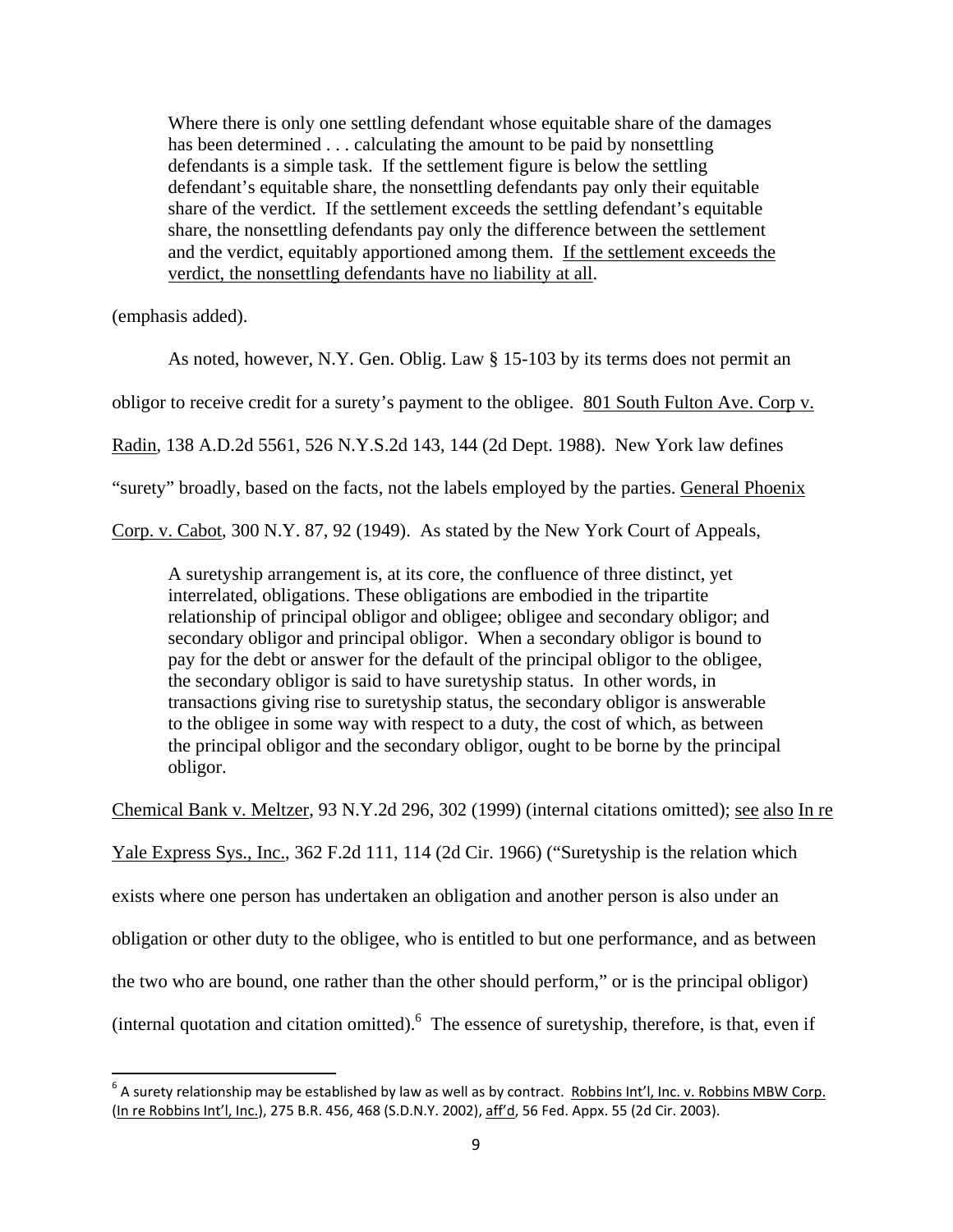the obligee can look directly to the surety for satisfaction of its debt, as between the two obligors, one is the principal obligor that remains primarily liable; thus, in the normal course, following the surety's satisfaction of the obligee, the surety can look to the primary obligor in subrogation. Id.; Am. Sur. Co. v. Islip, 268 A.D. 92, 94, 48 N.Y.S.2d 749, 751 (2d Dept. 1944); Christoph Henkel, *Commercial Law: Personal Guarantees and Sureties between Commercial Law and Consumers in the United States*, 62 Am. J. Comp. L. 333, 348, 355 (Supplement 2014).

Here, Ms. Mason is a surety, by operation of law, with respect to the Debtor's \$50,000 obligation, for which he is primarily responsible, though not for the rest of her debt to KGG. Under well-established precedent under N.Y. Dom. Rel. Law § 237, Ms. Mason can look to the Debtor for reimbursement of her payments to KGG, up to the amount of her judgment against him, not vice versa. <u>See Ross v. Ross</u>, 90 A.D.2d 541, 455 N.Y.S.2d 113, 115 (2d Dept. 1982); see also Silver v. Silver, 63 A.D.2d 1017, 406 N.Y.S.2d 352, 353 (2d Dept. 1978). Thus, the Debtor would not be credited for \$50,000 of the \$90,000 settlement payment made by Ms. Mason to KGG (although, of course, KGG cannot recover from the two of them more than Ms. Mason's total debt to it).

Indeed, it is Ms. Mason's (and here, as discussed below, KGG's) right to reimbursement which also supports KGG's second defense to the Motion, which is that deeming the Debtor's obligation satisfied by Ms. Mason's payment would contravene N.Y. Dom. Rel. Law § 237. That section provides that in "any action or proceeding . . . for a divorce . . . the court may direct either spouse . . . to pay such sum or sums of money directly to the attorney of the other spouse to enable that spouse to carry on or defend the action or proceeding as, in the court's discretion, justice requires, having regard to the circumstances of the case and of the respective parties." N.Y. Dom. Rel. Law § 237. The statute's policy is "to eliminate the disparity between the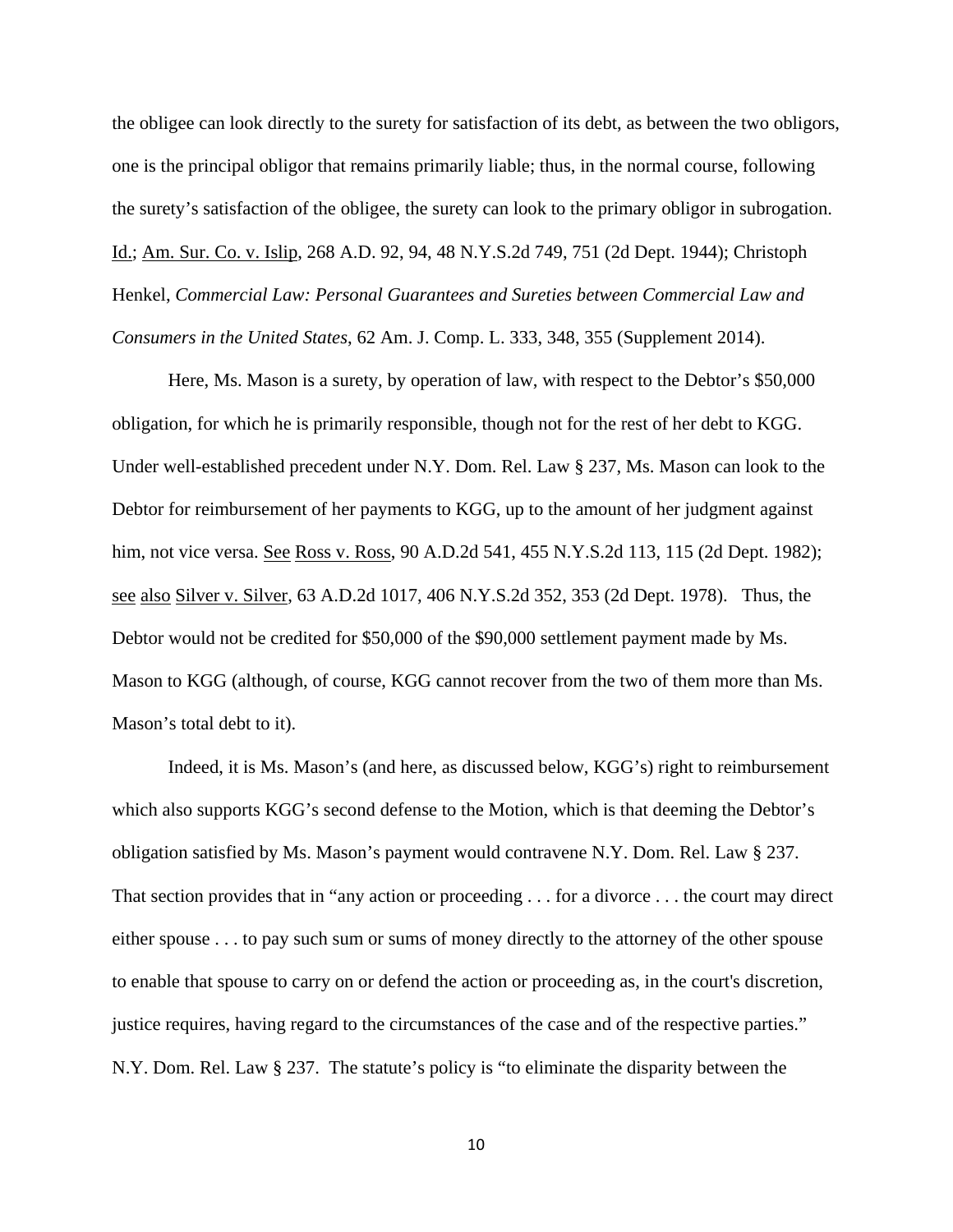monied and the nonmonied spouse," and thereby even the playing field between spouses. Frankel v. Frankel, 2 N.Y.3d 601, 607, 781 N.Y.S.2d 59, 61, 814 N.E.2d 37, 39 (2004); see also Falcone v Falcone, 109 AD3d 787, 788, 971 N.Y.S.2d 132, 133 (2d Dept. 2013).

Although the statute does not expressly address situations like the one before the Court, importantly, N.Y. Dom. Rel. Law § 237 has been applied to permit attorneys to be paid and sue directly in their own name for such an award. Frankel, 2 N.Y.3d at 606, 607. Moreover, they may do so even when discharged without cause by their client, id., or if the client purports to settle his or her rights against the other spouse for counsel fees, at least without counsel's waiver or involvement in the settlement. Gregory v. Gregory, 109 A.D.3d 616, 617-18, 970 N.Y.S.2d 603, 604 (2d Dept. 2013); Schwartz v. Muir, 297 A.D.2d 743, 744, 747 N.Y.S.2d 551, 552 (2d Dept. 2002); L.P. v. R.P., 47 Misc. 3d 1037, 1045-46, 5 N.Y.S.2d 683, 689-90 (Sup. Ct. West. Cty. 2015); see also Tydings & Rosenbert, LLP v. Zorzit, 422 Md. 582, 593-95, 30 A.3d 984, 990-91 (2011) (same, under Maryland law). Cf. Maher v. Maher, 47 Misc. 3d 228, 999 N.Y.S.2d 727 (Sup. Ct. Rock. Cty. 2014) (law firm has standing to enforce claim under section 237 in its own name even when it drafted settlement where client released claim). Courts in New York therefore apply the legal fiction that counsel such as KGG have the right to assert the client's reimbursement claim under N.Y. Dom. Law § 237 unless they, in addition to the client, have waived it. These holdings reflect a policy to assure counsel compensation (and thus encourage them to work) even if, after the fact, their client waives his or her right to payment from the other spouse.

Significantly for our purposes, this right exists outside of N.Y. Gen. Oblig. Law § 15- 103, which pertains to crediting a co-obligor with payment made by the other obligor to the obligee, and does not address that obligor's contribution or reimbursement claim against the co-